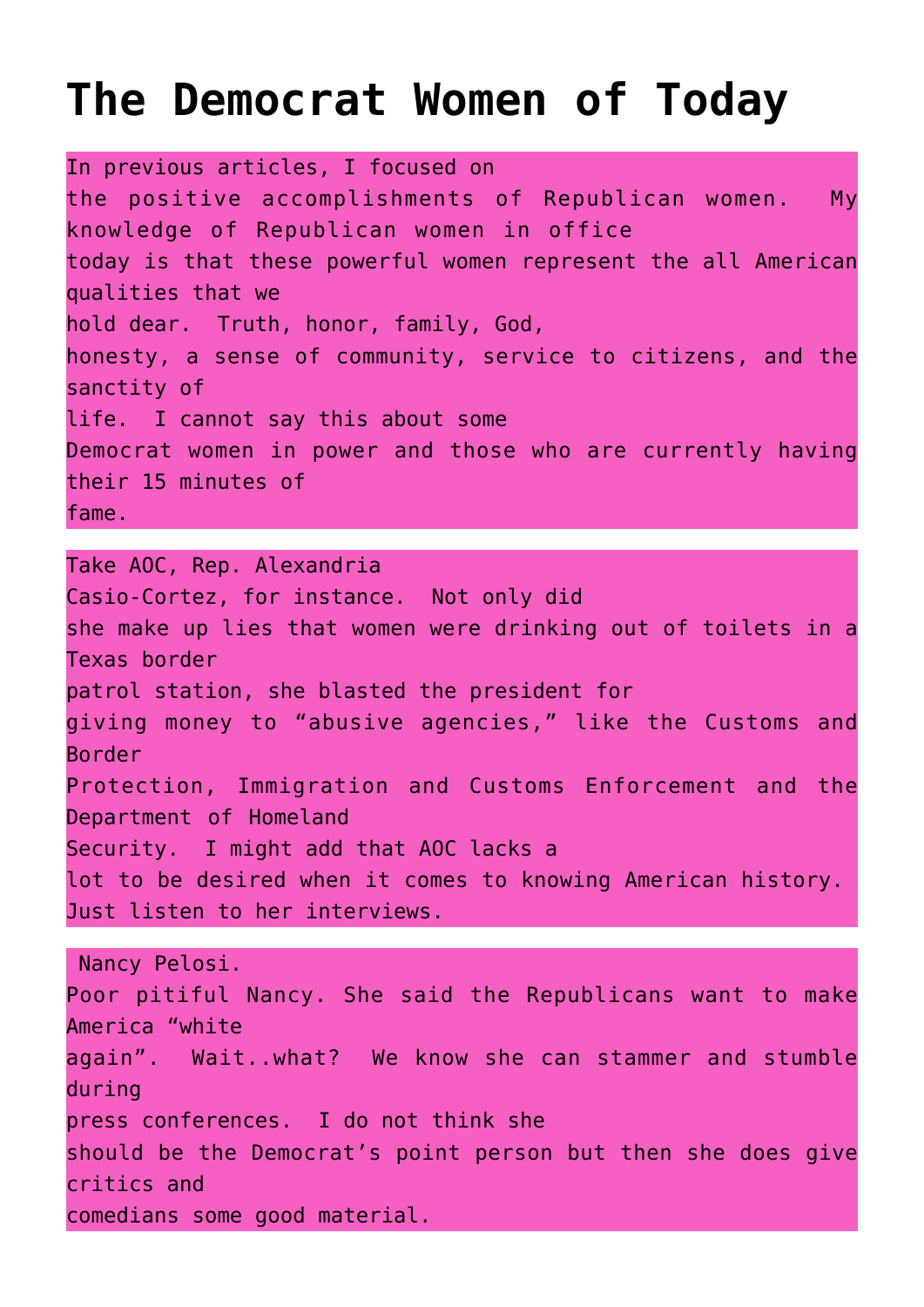Then there's Donna Brazile, a Democrat political strategist and analyst, who admitted giving the Clinton campaign the debate questions before the 2016 presidential debate. Brazile denied the reports at first, but later claimed that she gave assistance to both Clinton and Bernie Sanders. Ms Brazile is often seen on Fox News ranting her left wing antics while innocently smiling at the cameras.

Ilhan Omar, Democrat from Minn. has now admitted that she may have embellished a story she told to high school students about a black shoplifter who was arrested because of racial and economic profiling. Marlarky. Let's not forget what she said about 911 that 'some people did something."

Elizabeth Warren lied on her 1986 Texas bar registration card that she was Native American. I guess being  $1/1024<sup>th</sup>$  native American allows her bragging rights. She wants to rebuild the middle class at the same time giving fee health care to illegal immigrants. That should be interesting.

Smug Sen. Kamala Harris began limping her way onto the presidential campaign trail during the Kavanaugh hearings by accusing the judge that 'she was thinking that he was thinking of someone he didn't want to tell them.' Suddenly as if it had been orchestrated, several women in the audience began screaming at Kavanuagh creating quite the